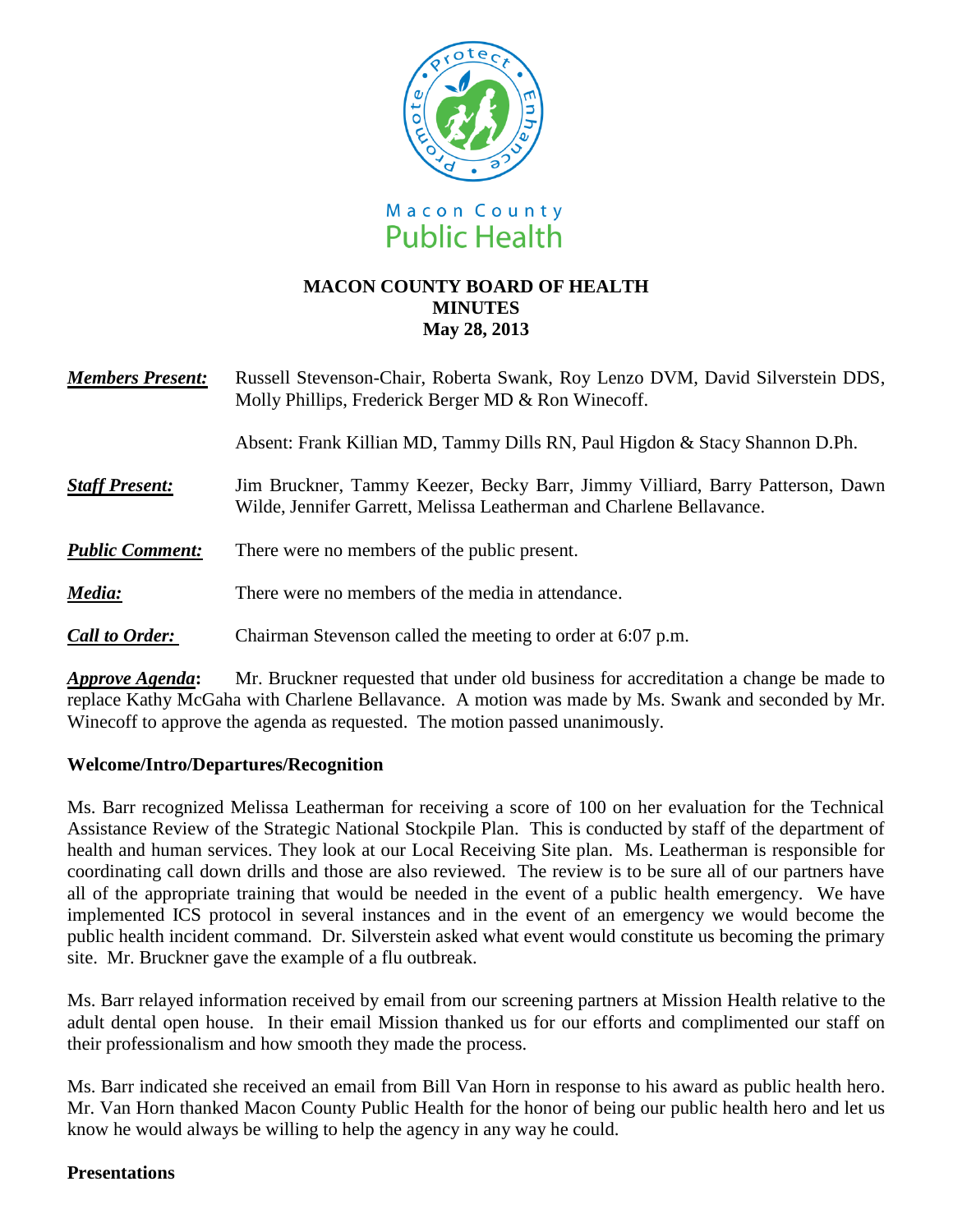*Child Fatality Prevention Team:*Ms. Garrett referred the board members to the annual report of May 28, 2013 (copy of report attached to these minutes). The team focuses on the review of all child deaths for prevention purposes and to increase public knowledge to prevent similar instances in the future. The review process is a year behind. There will be a meeting in June with both the Child Fatality Prevention Team and the Substance Abuse Task Force in order to come up with a policy. Mr. Stevenson asked what the three main problem items were. Ms. Garrett stated that the use of synthetic marijuana, bath salts and attempted suicide were three of the most frequently occurring problems in the county. The children's mental health system is being stretched to its limits. There are changes that are in the works that will be reducing money for services even further.

*Approve Minutes of Previous Meetings:*A motion was made by Ms. Swank and seconded by Dr. Berger to approve the minutes of the meeting of April 23, 2013 as presented. The motion passed unanimously.

#### **Old Business**

*Budget Update:* – Ms. Hodgins referred the board to the handout in their packets. A copy of this report is attached to these minutes. Mr. Stevenson asked if we were still under budget based on our projections. Ms. Hodgins indicated that we were. Ms. Swank asked how the adult dental clinic was doing. Mr. Villiard indicated that they actually had sixty three new patients this past month.

Mr. Bruckner indicated that we received notification of our Medicaid cost settlement and we are expecting \$272,000. The entire state took a hit of 8% so all in all we fared pretty well. As far as the budget for next year the county manager, prior to taking our Budget to the Board of County Commissioners, came back asking for \$159,000 in cuts out of our proposed budget. One of the cuts was a request for new software for adult dental. This was based on the assumption that we would have to purchase the electronic health record within the next few years. Other cuts included new computers which will be needed when we upgrade to the new electronic health record, and facility renovations to bring us into compliance with HIPAA and NC Accreditation Standards. Mr. Stevenson asked if the county manager gave the department the discretion as to where they could take the remainder of the money. Mr. Bruckner indicated that he had been given the discretion to move money from one line to another to make up the difference of the items that had been cut. In the past the county manager has cut about 1% from our budget. Generally we are taking these cuts from the operating line. Some of the difference in this year's budget is CTG money that we are getting. This money makes our budget look much higher than it actually is. Dr. Silverstein asked what the CTG money has been used for. Mr. Bruckner indicated that there were a lot of projects related to the grant going on regionally. He said he would schedule the CTG staff to give a presentation of all that they have been working on and items that they are planning to work on. Mr. Bruckner asked Ms. Barr if she wanted to add anything else to address Dr. Silverstein's question. Ms. Barr indicated that the state requires that anything that they propose to spend the money on has to be an evidence based request. This assures that the money is being spent for services or items that will benefit the community.

Additionally, Mr. Bruckner informed the Board that he had spoken with the county manager regarding a daily cleaning of the adult dental clinic and the clinical areas in this building. They asked for a full time position and it was denied in next year's budget by the County Manager.

*Accreditation Update:* **-** Ms. Bellavance reported to the board where the agency was in the accreditation process. She indicated that the accreditation application is due June 19<sup>th</sup>. They have given the accreditation committee the names of four community contacts; Jerry Hermanson, Marty Wadewitz, Paula Ledford and Elaine Russell. We are in the last stages of condensing the final evidence to be included in the accreditation application. We have been updating staff with important information so they will be prepared for the site visit from July 23rd to the  $25<sup>th</sup>$ .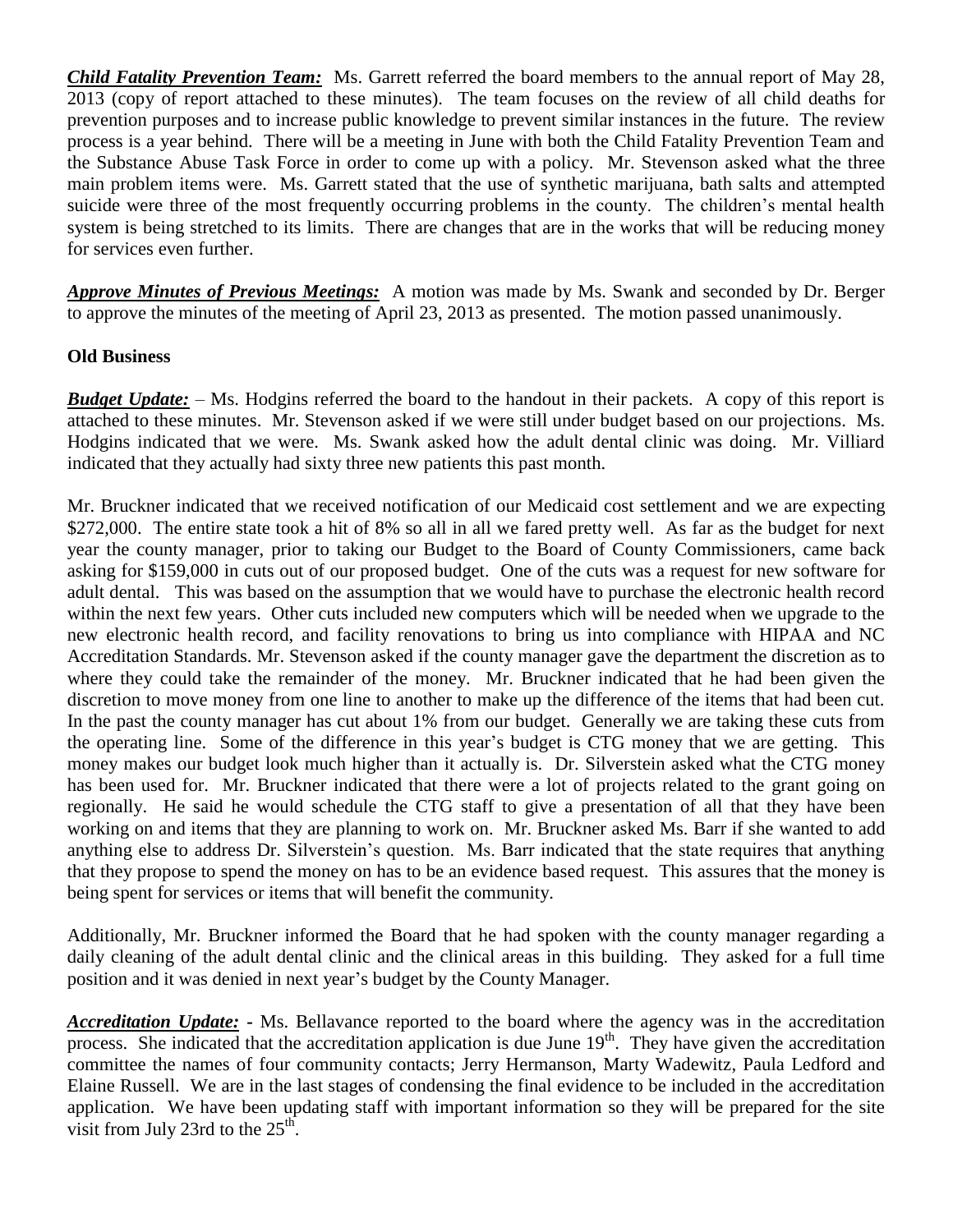*Rabies Clinic Update:* - Mr. Patterson included a handout in the board packets with the number of rabies shots given at the May clinic and a summary of vaccinations given since 1992 (copy attached). He stated that they implemented a new process using laptops and imputing the data directly into a database. In the future this will allow the process to be more organized and faster. Mr. Bruckner indicated that they had received a request from one of the veterinarians who was not able to participate this year due to the fact that they were not able to make a profit with the current rate of \$5.00 per shot. Dr. Lenzo indicated that after looking at his finances that he would agree that the charge should be increased. Mr. Bruckner said they would be bringing a suggestion to the board at a later date for a change in the fee. Dr. Berger asked what the cost difference between the one year shot and the three year shot is. Dr. Lenzo indicated that there is less than a dollar difference in the cost of the shot.

### **New Business**

*Approval of the Macon County Community Health Improvement Plan (CHIP):* Ms. Wilde reported to the board that Healthy Carolinians of Macon County is certified for life. The report she presented was based on the CHA results. We are now required to complete CHIP which is a collaborative action plan that is required by the state. In NC the Community Health action process is to gather information (CHA), review results and formulate an action plan. Ms. Wilde referred the board to the handouts of the three priorities in their packets (copy attached). Healthy Carolinians of Macon County addresses the health priorities and develops action plans with the task forces. There are three priorities that they are focusing on; childhood obesity, reduction of cancer incidence, and to promote recruitment and retention of primary care physicians and dental practitioners. She gave a brief overview of each of the items within the packet, identifying the issues and how they were planning to address them. Ms. Wilde asked for BOH approval before sending the action plans to the state for their approval. Mr. Winecoff made a motion to approve the plan as presented. The motion was seconded by Ms. Swank and passed unanimously.

Mr. Stevenson asked about priority number two in relation to the Highlands Community Care Clinic and whether or not it was still connected to the Franklin Community Care Clinic. Ms. Wilde told the board that she did not have information to answer specific questions about the free clinic, but he did indicate that it was her understanding that the Highlands clinic is no longer connected to the Franklin Community Care Clinic. Mr. Bruckner indicated that the Franklin clinic has been struggling to raise the funds necessary to continue running the clinic. There has been a request made of the county to help by donating \$50,000 but this has not been approved.

Mr. Bruckner referred the board members to the handout in their packets (copy attached) of the notice of the Healthy Carolinians full partnership meeting to be held May  $30<sup>th</sup>$ . He indicated that they need to have board member attendance/participation at this meeting. Ms. Swank responded that she would be there.

*New Board Members:* **–** Mr. Bruckner reported that three new members were appointed at the last meeting of the Board of County Commissioners. Sheila Price will be the professional nurse position replacing Tammy Dills. Emily Porter-Bowers from Highlands will be replacing Roberta Swank and Teresa Murray will be replacing Ron Winecoff as the two community members. We will be planning a new member orientation in July.

*Fee Changes/Additions:* - Ms. Hodgins referred the board members to the handout in their packets (copy attached). She indicated the first request was only for a code change. The second request is for an increase in the pneumonia vaccine. The history of vaccine has been a steady increase over the past few years. Therefore, they are proposing an increase to \$70.00 which is a \$10.00 increase rather than the \$5.00 they have asked for in the past. The third fee being proposed is for a drug test being requested by a particular employer. It is a drug test done on hair and they propose a fee of \$100.00. Mr. Winecoff made a motion to approve the fees as proposed. The motion was seconded by Dr. Silverstein and the motion passed unanimously.